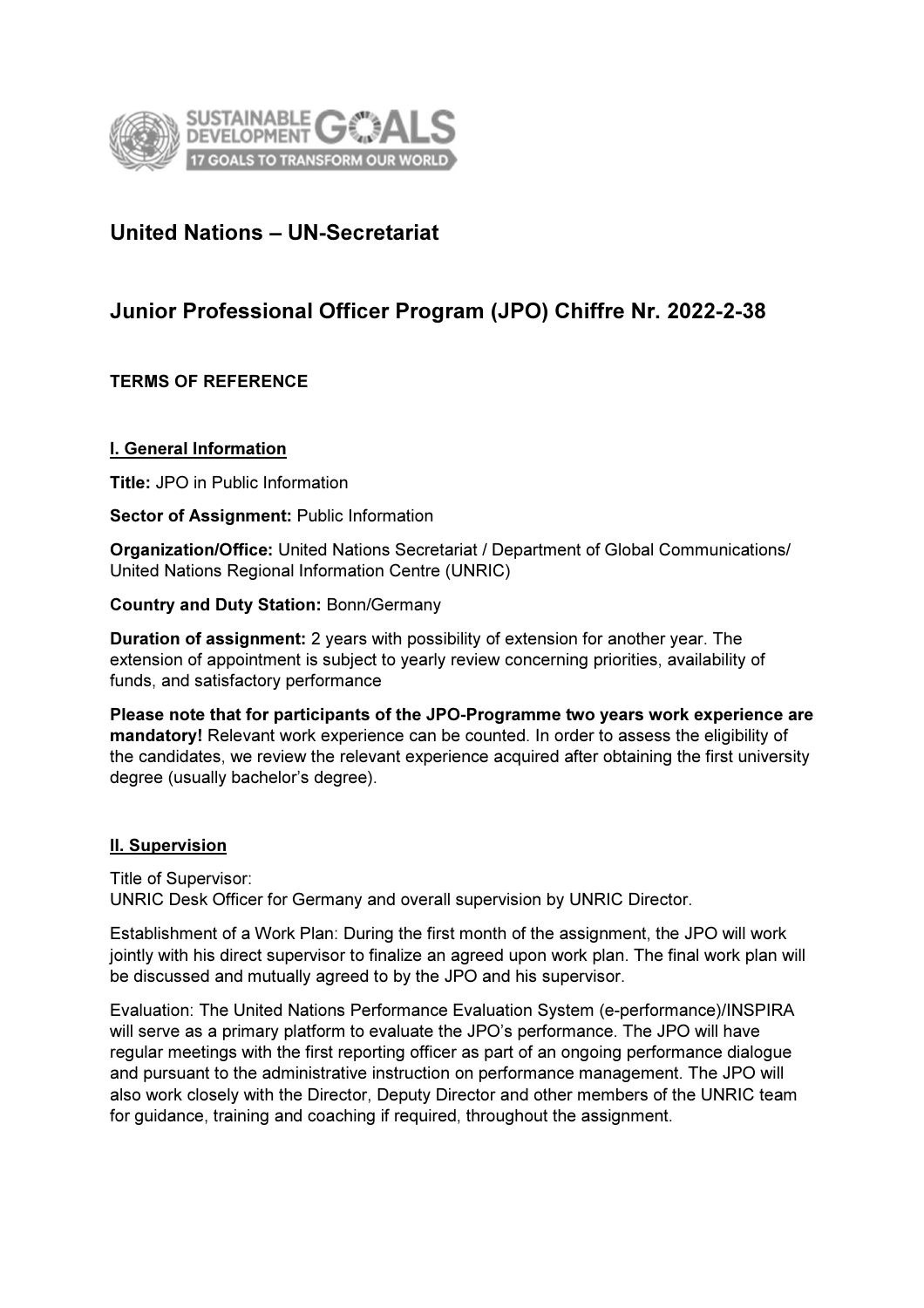# **III. Duties, Responsibilities and Output Expectations**

Strengthens and expands contacts with German and international media representatives to promote coverage of UN activities, with an additional focus on the activities on the UN in Bonn and sustainable development issues.

Maintains regular contacts with relevant journalists and is able to deliver key messages to the media. Possesses strong presentation skills and addresses different target audiences. Takes on a variety of speaking engagements and makes presentations to different stakeholders on the work of the UN and relevant issues.

Distributes press and information material to selected target groups across multiple channels including social media.

Assists the Desk Officer for Germany in the overall planning of recurrent information activities and special events and ensures a smooth functioning of the Office in the absence of the Desk Officer. Contributes to the Office's production of German-language press and information material. Proposes information activities. Suggests efficient and targeted dissemination of information material produced. Makes arrangements for high-level visits. Translates and tailors press releases, fact sheets and press kits. Ability to develop and implement communication strategies for various issues.

Further strengthens contacts with Ministries, local authorities, relevant organizations and institutions as well as NGOs. Attends activities and media events of above-mentioned institutions and organizations. Supports their activities and initiates joint activities and cooperation.

Contributes to drafting campaigns and outreach activities for UN Bonn entities.

Deals with public and media inquiries on the work of UN organizations in Bonn, serves as first contact point for external stakeholders.

Maintains close liaison with Bonn-based UN entities to facilitate active exchange of information.

Organizes and prepares meetings of the UN Communications Group in Bonn.

## IV. Qualifications and Experience

#### Education:

Master's degree in communications, journalism, public relations, political or social sciences or related field.

#### Work experience:

Minimum of two years in the above-mentioned fields.

#### Languages:

English and French are the working languages of the UN Secretariat. For this position, fluency in English and German is required.

#### Other skills:

Fully proficient computer skills. Familiar with the production of digital assets.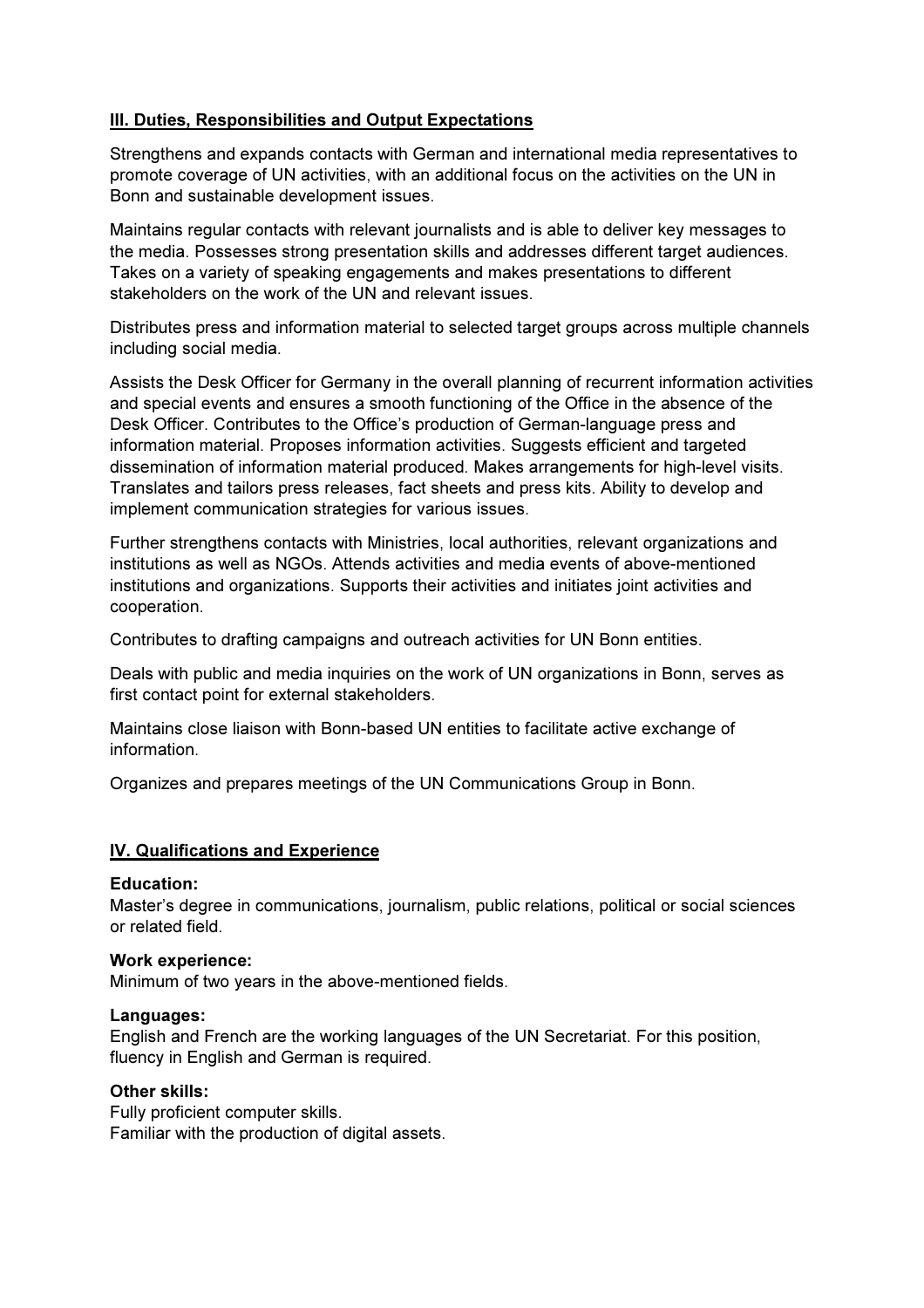## UN competencies:

PROFESSIONALISM: Shows pride in work and in achievements; Demonstrates professional competence and mastery of subject matter; Is conscientious and efficient in meeting commitments, observing deadlines and achieving results; Is motivated by professional rather than personal concerns; Shows persistence when faced with difficult problems or challenges; Remains calm in stressful situations.

CREATIVITY: Actively seeks to improve programmes or services; Offers new and different options to solve problems or meet client needs; Promotes and persuades others to consider new ideas; Takes calculated risks on new and unusual ideas; thinks "outside the box"; Takes an interest in new ideas and new ways of doing things; Is not bound by current thinking or traditional approaches.

TEAMWORK: Works collaboratively with colleagues to achieve organizational goals; Solicits input by genuinely valuing others' ideas and expertise; is willing to learn from others; Places team agenda before personal agenda; Supports and acts in accordance with final group decision, even when such decisions may not entirely reflect own position; Shares credit for team accomplishments and accepts joint responsibility for team shortcomings.

COMMUNICATION: Speaks and writes clearly and effectively; Listens to others, correctly interprets messages from others and responds appropriately; Asks questions to clarify, and exhibits interest in having two-way communication; Tailors language, tone, style and format to match the audience; Demonstrates openness in sharing information and keeping people informed.

# V. Learning Elements

On completion of the assignment, the JPO will have/be able to

- Draft, implement and evaluate communications campaigns and use various outreach tools at the local, national and international level
- A thorough understanding of the UN's rules and procedures–especially in relationship to partnership and communications
- Increased awareness of UN DGC's and UN Bonn's mission and strategic framework
- Write assessment reports
- Assess project proposals
- Draft project budgets according to UN standards

# VI. Background Information

The JPO is a staff member of the United Nations Regional Information Centre (UNRIC) which is organized into nine geographical & thematic desks and an Info point. UNRIC works with all stake holders in Europe – the European Union institutions, governments, all segments of the civil society and of course the media. UNRIC aims to inform but also to engage Europeans in issues of global reach.

In addition, the incumbent is also tasked with the common press and public information for UN Bonn. The overall objective of the common outreach by UN Bonn is to enhance public understanding and support for the work of these organizations and programmes through the provision of information and the creation of partnerships, and thus enhance the image of the UN in the host country and the wider region with the following mandates: